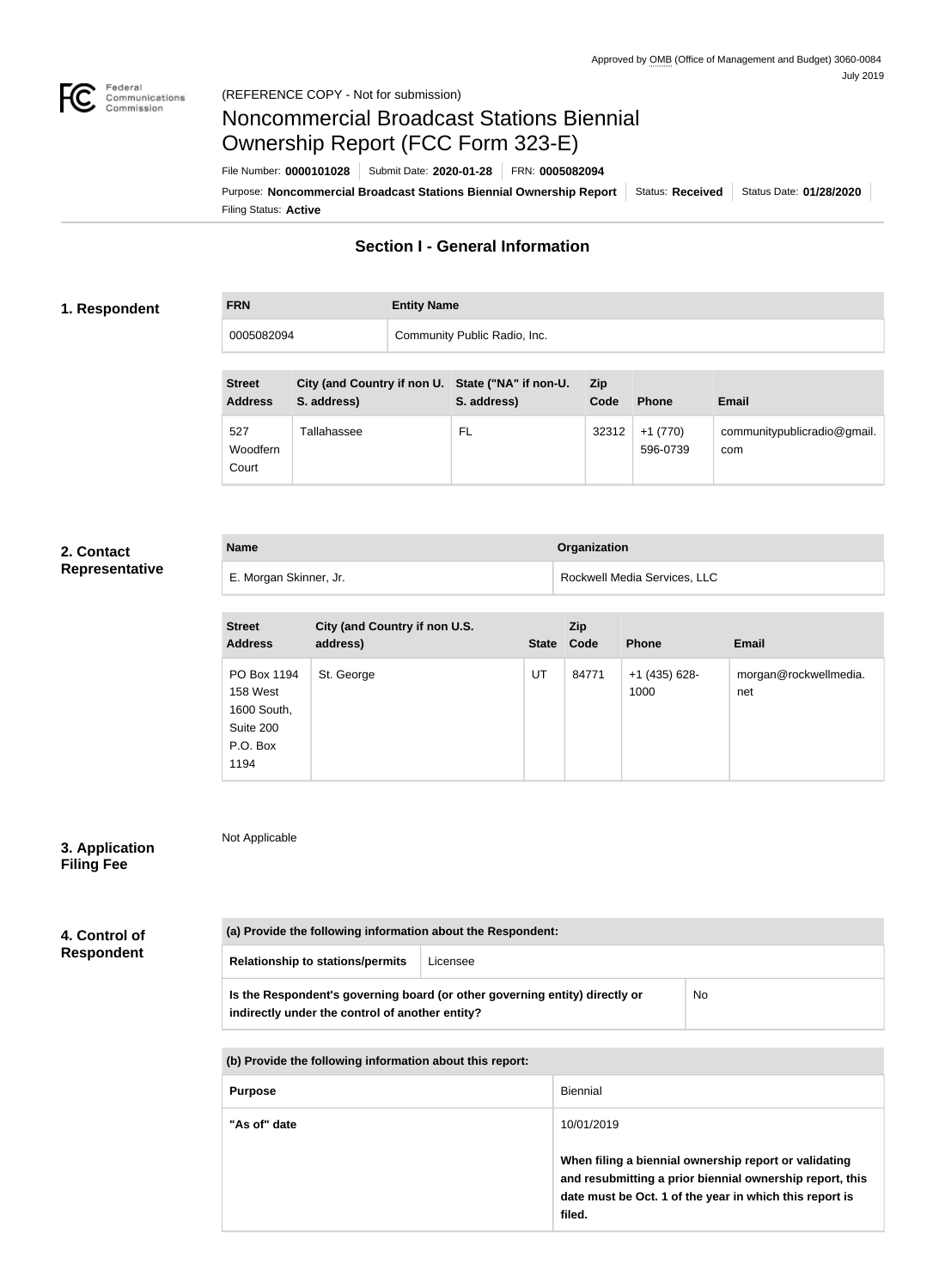#### **5. Licensee(s) and Station(s)**

**Respondent is filing this report to cover the following Licensee(s) and station(s):**

| Licensee/Permittee Name      |                  |                      |  |              |                |
|------------------------------|------------------|----------------------|--|--------------|----------------|
| Community Public Radio, Inc. |                  |                      |  | 0005082094   |                |
|                              |                  |                      |  |              |                |
| Fac. ID No.                  | <b>Call Sign</b> | <b>City</b>          |  | <b>State</b> | <b>Service</b> |
| 122086                       | <b>WNEE</b>      | <b>PATTERSON</b>     |  | GA           | FM             |
| 148289                       | W262CC           | <b>TALLAHASSEE</b>   |  | FL           | <b>FX</b>      |
| 156896                       | <b>W245AN</b>    | <b>MILLEDGEVILLE</b> |  | GA           | <b>FX</b>      |
|                              |                  |                      |  |              |                |

## **Section II – Biennial Ownership Information**

Licensee Respondents that hold authorizations for one or more full power television, AM, and/or FM stations should list all contracts and other instruments set forth in 47 C.F.R. Section 73.3613(a) through (c) for the facility or facilities listed on this report. If the agreement is a network affiliation agreement, check the appropriate box. Otherwise, select "Other." Non-Licensee Respondents should select "Not Applicable" in response to this question.

172936 WEEZ GREENSBORO GA FM

Not Applicable.

**2. Ownership Interests**

**1. 47 C.F.R. Section 73.3613 Documents**

> **(a)** Ownership Interests. This Question requires Respondents to enter detailed information about ownership interests by generating a series of subforms. Answer each question on each subform. The first subform listing should be for the Respondent itself. If the Respondent is not a natural person, also list each of the officers, members of the governing board (or other governing entity), stockholders, and any other persons or entities with a direct attributable interest in the Respondent pursuant to the standards set forth in 47 C.F.R. Section 73.3555. (A "direct" interest is one that is not held through any intervening companies or entities.) List each interest holder with a direct attributable interest in the Respondent separately.

> Leave the percentage of total assets (Equity Debt Plus) field blank for an interest holder unless that interest holder has an attributable interest in the Respondent solely on the basis of the Commission's Equity Debt Plus attribution standard, 47 C.F.R. Section 73.3555, Note 2(i).

In the case of vertical or indirect ownership structures, list only those interests in the Respondent that also represent an attributable interest in the Licensee(s) for which the report is being submitted.

Entities that are part of an organizational structure that includes holding companies or other forms of indirect ownership must file separate ownership reports. In such a structure do not report, or file a separate report for, any interest holder that does not have an attributable interest in the Licensee(s) for which the report is being submitted.

Please see the Instructions for further detail concerning interests that must be reported in response to this question.

The Respondent must provide an FCC Registration Number for each interest holder reported in response to this question. Please see the Instructions for detailed information and guidance concerning this requirement.

| <b>FRN</b>         | 0005082094                          |                    |  |
|--------------------|-------------------------------------|--------------------|--|
| <b>Entity Name</b> | Community Public Radio, Inc.        |                    |  |
| <b>Address</b>     | PO Box                              |                    |  |
|                    | <b>Street 1</b>                     | 527 Woodfern Court |  |
|                    | <b>Street 2</b>                     |                    |  |
|                    | <b>City</b>                         | Tallahassee        |  |
|                    | State ("NA" if non-U.S.<br>address) | <b>FL</b>          |  |
|                    |                                     |                    |  |

**Ownership Information**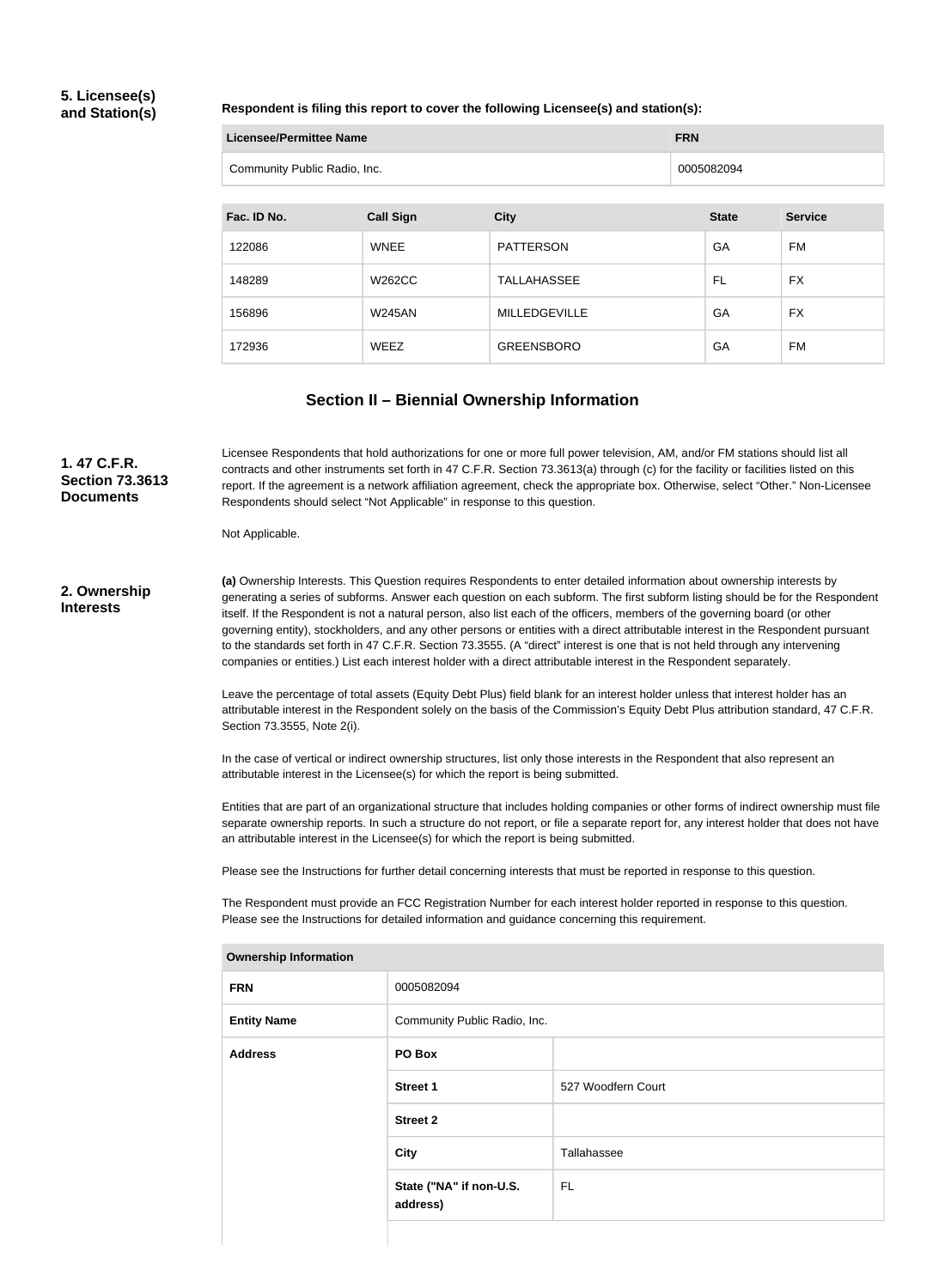|                                                                                                                                         | <b>Zip/Postal Code</b>                                  | 32312                |  |
|-----------------------------------------------------------------------------------------------------------------------------------------|---------------------------------------------------------|----------------------|--|
|                                                                                                                                         | Country (if non-U.S.<br>address)                        | <b>United States</b> |  |
| <b>Listing Type</b>                                                                                                                     | Respondent                                              |                      |  |
| <b>Positional Interests</b><br>(check all that apply)                                                                                   | Respondent                                              |                      |  |
| <b>Tribal Nation or Tribal</b><br><b>Entity</b>                                                                                         | Interest holder is not a Tribal nation or Tribal entity |                      |  |
| <b>Interest Percentages</b>                                                                                                             | <b>Voting</b>                                           | 0.0%                 |  |
| (enter percentage values<br>from 0.0 to 100.0)                                                                                          | <b>Equity</b>                                           | 0.0%                 |  |
|                                                                                                                                         | <b>Total assets (Equity Debt</b><br>Plus)               | 0.0%                 |  |
| Does interest holder have an attributable interest in one or more broadcast stations<br><b>No</b><br>that do not appear on this report? |                                                         |                      |  |

# **FRN** 9990140882 **Name** Lowell Jackson **Address PO Box Street 1** 527 Woodfern Court **Street 2 City City Tallahassee State ("NA" if non-U.S. address)** FL **Zip/Postal Code** 32312 **Country (if non-U.S. address)** United States Listing Type **Communist Communist Communist Communist Communist Communist Communist Communist Communist Communist Communist Communist Communist Communist Communist Communist Communist Communist Communist Communist Communis Positional Interests** (check all that apply) Officer, Member of Governing Board (or other governing entity) **Principal Profession or Occupation** Retired USAFR **By Whom Appointed or Elected** Governing Board **Citizenship, Gender, Ethnicity, and Race Information (Natural Persons Only) Citizenship** US Gender Male **Ethnicity** Not Hispanic or Latino

**Race** White

**Voting** 50.0%

**Equity** 00.0%

**Interest Percentages** (enter percentage values

from 0.0 to 100.0)

**Ownership Information**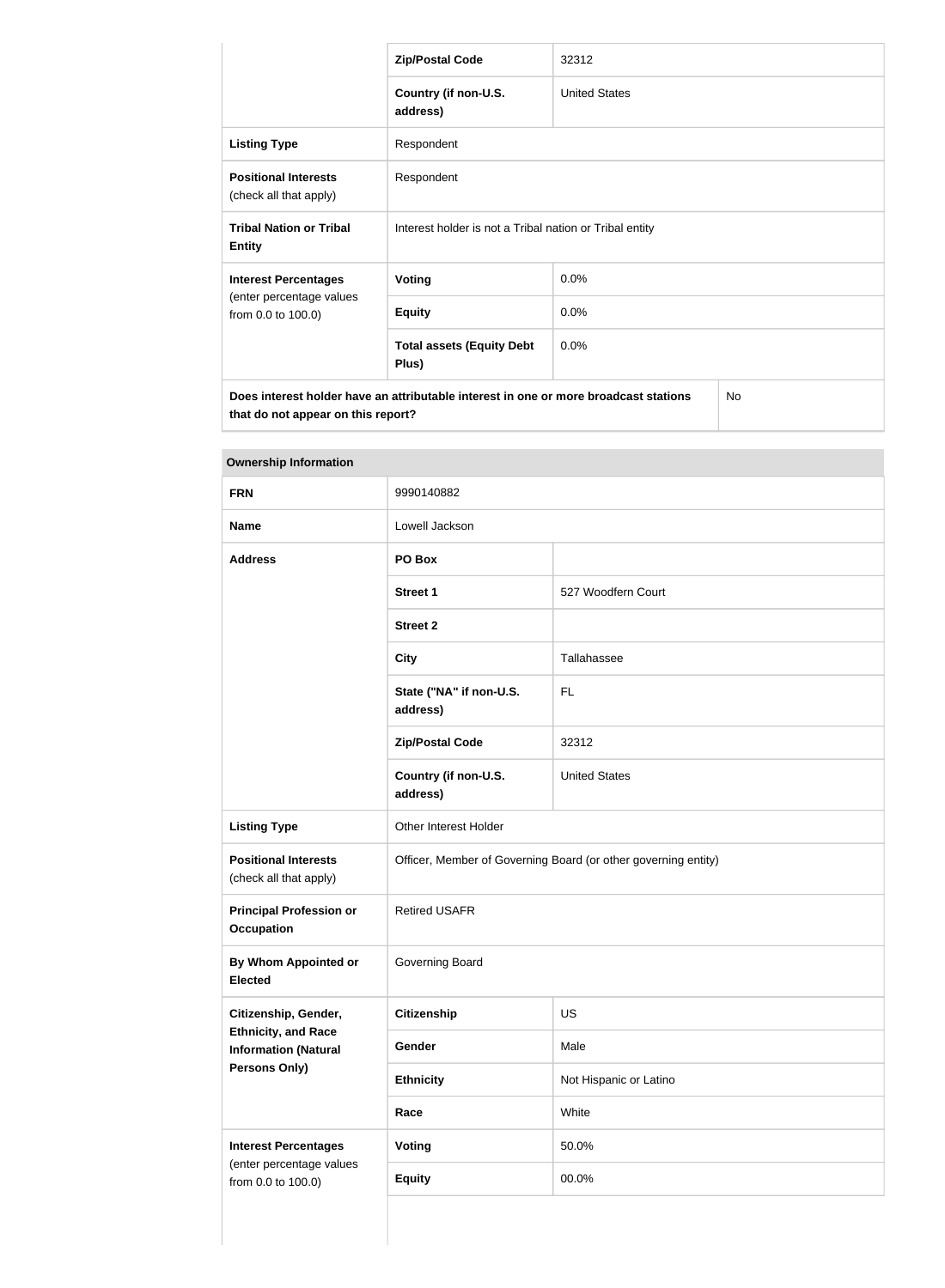| <b>Total assets (Equity Debt</b><br>Plus)                                            | 00.0% |           |
|--------------------------------------------------------------------------------------|-------|-----------|
| Does interest holder have an attributable interest in one or more broadcast stations |       | <b>No</b> |

**that do not appear on this report?**

No

| <b>Ownership Information</b>                                                                                                            |                                                                |                        |  |  |
|-----------------------------------------------------------------------------------------------------------------------------------------|----------------------------------------------------------------|------------------------|--|--|
| <b>FRN</b>                                                                                                                              | 9990140888                                                     |                        |  |  |
| <b>Name</b>                                                                                                                             | Penny Jackson                                                  |                        |  |  |
| <b>Address</b>                                                                                                                          | PO Box                                                         |                        |  |  |
|                                                                                                                                         | <b>Street 1</b>                                                | 527 Woodfern Court     |  |  |
|                                                                                                                                         | <b>Street 2</b>                                                |                        |  |  |
|                                                                                                                                         | <b>City</b>                                                    | Tallahassee            |  |  |
|                                                                                                                                         | State ("NA" if non-U.S.<br>address)                            | FL                     |  |  |
|                                                                                                                                         | <b>Zip/Postal Code</b>                                         | 32312                  |  |  |
|                                                                                                                                         | Country (if non-U.S.<br>address)                               | <b>United States</b>   |  |  |
| <b>Listing Type</b>                                                                                                                     | Other Interest Holder                                          |                        |  |  |
| <b>Positional Interests</b><br>(check all that apply)                                                                                   | Officer, Member of Governing Board (or other governing entity) |                        |  |  |
| <b>Principal Profession or</b><br><b>Occupation</b>                                                                                     | <b>Retired Business Executive</b>                              |                        |  |  |
| <b>By Whom Appointed or</b><br><b>Elected</b>                                                                                           | Governing Board                                                |                        |  |  |
| Citizenship, Gender,                                                                                                                    | <b>Citizenship</b>                                             | <b>US</b>              |  |  |
| <b>Ethnicity, and Race</b><br><b>Information (Natural</b>                                                                               | Gender                                                         | Female                 |  |  |
| Persons Only)                                                                                                                           | <b>Ethnicity</b>                                               | Not Hispanic or Latino |  |  |
|                                                                                                                                         | Race                                                           | White                  |  |  |
| <b>Interest Percentages</b><br>(enter percentage values                                                                                 | Voting                                                         | 30.0%                  |  |  |
| from 0.0 to 100.0)                                                                                                                      | <b>Equity</b>                                                  | 00.0%                  |  |  |
|                                                                                                                                         | <b>Total assets (Equity Debt</b><br>Plus)                      | 00.0%                  |  |  |
| Does interest holder have an attributable interest in one or more broadcast stations<br><b>No</b><br>that do not appear on this report? |                                                                |                        |  |  |

| <b>Ownership Information</b> |                            |                    |  |  |
|------------------------------|----------------------------|--------------------|--|--|
| <b>FRN</b>                   | 9990140891                 |                    |  |  |
| <b>Name</b>                  | <b>Richard VanderNoord</b> |                    |  |  |
| <b>Address</b>               | PO Box                     |                    |  |  |
|                              | <b>Street 1</b>            | 527 Woodfern Court |  |  |
|                              | <b>Street 2</b>            |                    |  |  |
|                              |                            |                    |  |  |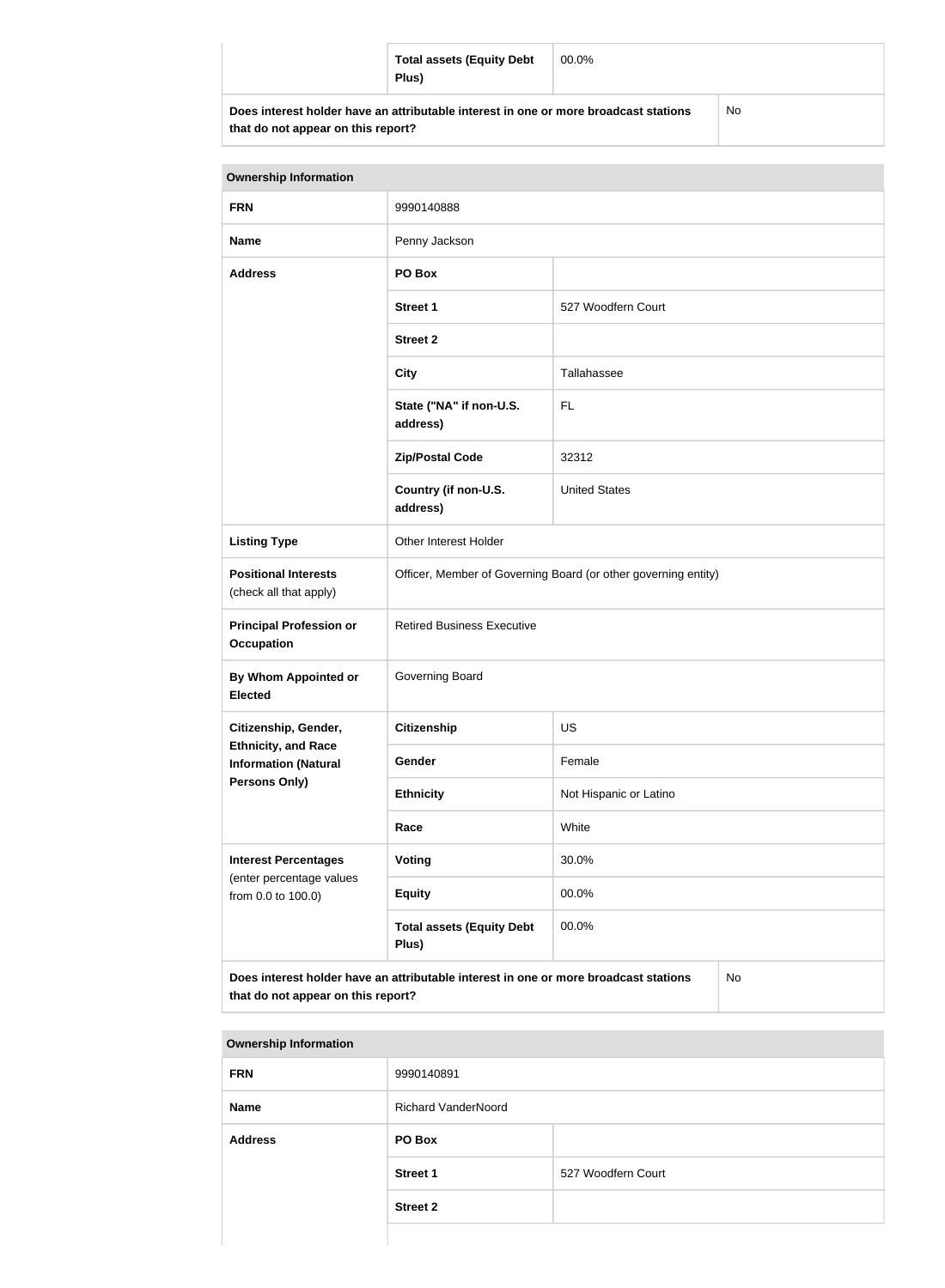|                                                           | <b>City</b>                                                                          | Tallahassee            |    |
|-----------------------------------------------------------|--------------------------------------------------------------------------------------|------------------------|----|
|                                                           | State ("NA" if non-U.S.<br>address)                                                  | <b>FL</b>              |    |
|                                                           | <b>Zip/Postal Code</b>                                                               | 32312                  |    |
|                                                           | Country (if non-U.S.<br>address)                                                     | <b>United States</b>   |    |
| <b>Listing Type</b>                                       | Other Interest Holder                                                                |                        |    |
| <b>Positional Interests</b><br>(check all that apply)     | Member of Governing Board (or other governing entity)                                |                        |    |
| <b>Principal Profession or</b><br><b>Occupation</b>       | <b>Financial Planner</b>                                                             |                        |    |
| By Whom Appointed or<br><b>Elected</b>                    | Governing Board                                                                      |                        |    |
| Citizenship, Gender,                                      | <b>Citizenship</b>                                                                   | <b>US</b>              |    |
| <b>Ethnicity, and Race</b><br><b>Information (Natural</b> | Gender                                                                               | Male                   |    |
| Persons Only)                                             | <b>Ethnicity</b>                                                                     | Not Hispanic or Latino |    |
|                                                           | Race                                                                                 | White                  |    |
| <b>Interest Percentages</b>                               | <b>Voting</b>                                                                        | 10.0%                  |    |
| (enter percentage values<br>from 0.0 to 100.0)            | <b>Equity</b>                                                                        | 00.0%                  |    |
|                                                           | <b>Total assets (Equity Debt</b><br>Plus)                                            | 00.0%                  |    |
| that do not appear on this report?                        | Does interest holder have an attributable interest in one or more broadcast stations |                        | No |

| <b>Ownership Information</b>                          |                                                       |                      |  |  |
|-------------------------------------------------------|-------------------------------------------------------|----------------------|--|--|
| <b>FRN</b>                                            | 9990140894                                            |                      |  |  |
| <b>Name</b>                                           | <b>Brad Langford</b>                                  |                      |  |  |
| <b>Address</b>                                        | PO Box                                                | 6767                 |  |  |
|                                                       | <b>Street 1</b>                                       |                      |  |  |
|                                                       | <b>Street 2</b>                                       |                      |  |  |
|                                                       | <b>City</b>                                           | Athens               |  |  |
|                                                       | State ("NA" if non-U.S.<br>address)                   | GA                   |  |  |
|                                                       | <b>Zip/Postal Code</b>                                | 30604-6767           |  |  |
|                                                       | Country (if non-U.S.<br>address)                      | <b>United States</b> |  |  |
| <b>Listing Type</b>                                   | Other Interest Holder                                 |                      |  |  |
| <b>Positional Interests</b><br>(check all that apply) | Member of Governing Board (or other governing entity) |                      |  |  |
| <b>Principal Profession or</b><br><b>Occupation</b>   | University Contract Administrator                     |                      |  |  |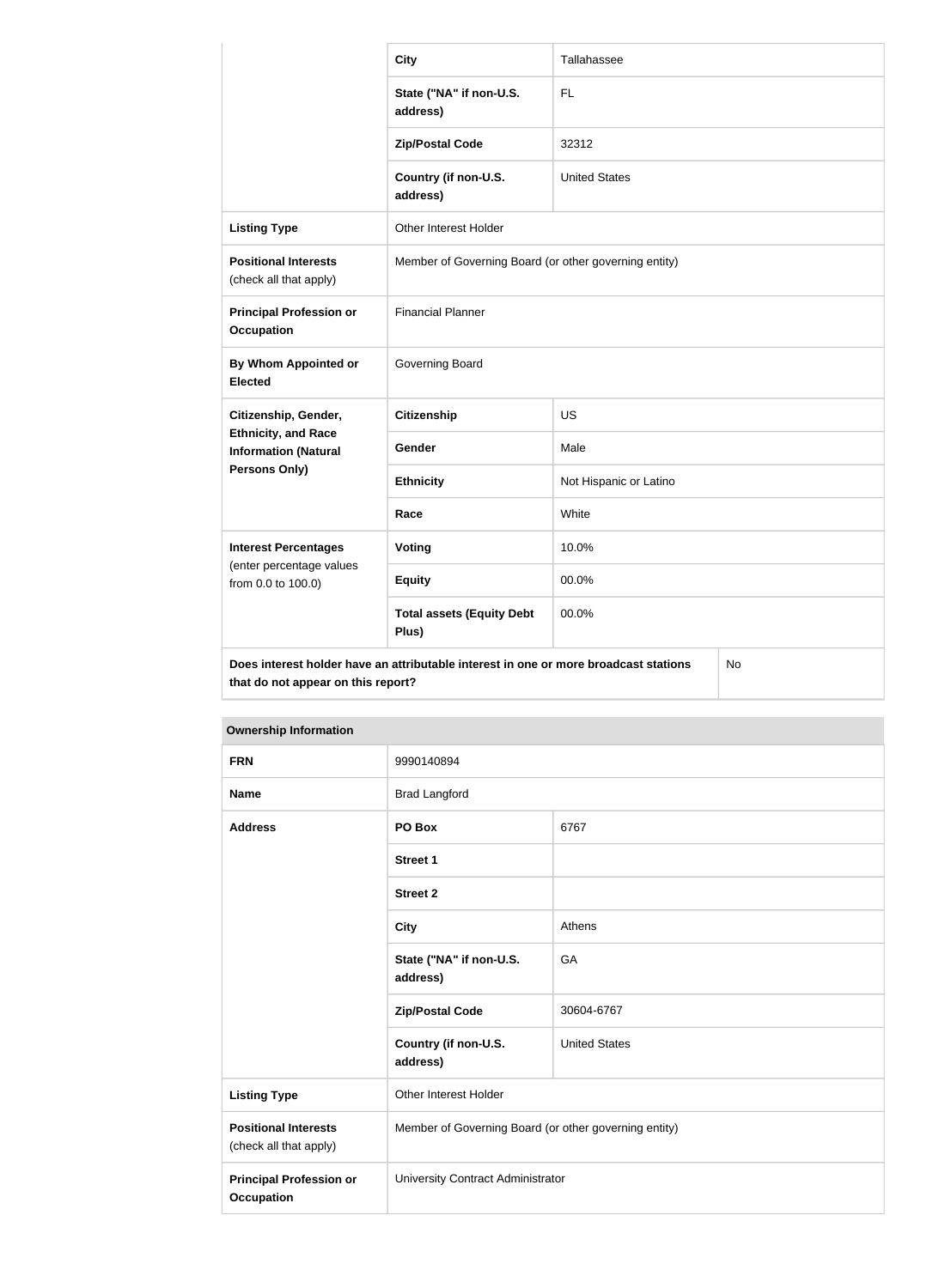| <b>By Whom Appointed or</b><br><b>Elected</b>                                                                                           | Governing Board                           |                        |  |
|-----------------------------------------------------------------------------------------------------------------------------------------|-------------------------------------------|------------------------|--|
| Citizenship, Gender,                                                                                                                    | <b>Citizenship</b>                        | US                     |  |
| <b>Ethnicity, and Race</b><br><b>Information (Natural</b><br>Persons Only)                                                              | Gender                                    | Male                   |  |
|                                                                                                                                         | <b>Ethnicity</b>                          | Not Hispanic or Latino |  |
|                                                                                                                                         | Race                                      | White                  |  |
| <b>Interest Percentages</b><br>(enter percentage values<br>from 0.0 to 100.0)                                                           | <b>Voting</b>                             | 10.0%                  |  |
|                                                                                                                                         | <b>Equity</b>                             | 00.0%                  |  |
|                                                                                                                                         | <b>Total assets (Equity Debt</b><br>Plus) | 00.0%                  |  |
| Does interest holder have an attributable interest in one or more broadcast stations<br><b>No</b><br>that do not appear on this report? |                                           |                        |  |
|                                                                                                                                         |                                           |                        |  |

| (b) Respondent certifies that any interests, including equity, financial, or voting | Yes |
|-------------------------------------------------------------------------------------|-----|
| interests, not reported in this filing are non-attributable.                        |     |
| If "No," submit as an exhibit an explanation.                                       |     |

| (c) Is Respondent seeking an attribution exemption for any officer or director with<br>duties wholly unrelated to the Licensee(s)?                                                                                             | No. |
|--------------------------------------------------------------------------------------------------------------------------------------------------------------------------------------------------------------------------------|-----|
| If "Yes," complete the information in the required fields and submit an Exhibit fully describing<br>that individual's duties and responsibilities, and explaining why that individual should not be<br>attributed an interest. |     |

#### **3. Organizational Chart (Licensees Only)**

**Certification**

Attach a flowchart or similar document showing the Licensee's vertical ownership structure including the Licensee and all entities that have attributable interests in the Licensee. Licensees with a single parent entity may provide a brief explanatory textual Exhibit in lieu of a flowchart or similar document. Licensees without parent entities should so indicate in a textual Exhibit.

**Non-Licensee Respondents should select "N/A" in response to this question.**

Does Not Apply

# **Section III - Certification**

| <b>Section</b>                  | Question                           | <b>Response</b> |
|---------------------------------|------------------------------------|-----------------|
| <b>Authorized Party to Sign</b> | WILLFUL FALSE STATEMENTS ON        |                 |
|                                 | THIS FORM ARE PUNISHABLE BY        |                 |
|                                 | FINE AND/OR IMPRISONMENT (U.S.     |                 |
|                                 | CODE, TITLE 18, SECTION 1001), AND |                 |
|                                 | OR REVOCATION OF ANY STATION       |                 |
|                                 | LICENSE -- OR CONSTRUCTION         |                 |
|                                 | PERMIT (U.S. CODE, TITLE 47,       |                 |
|                                 | SECTION $312(a)(1)$ ), AND/OR      |                 |
|                                 | FORFEITURE (U.S. CODE, TITLE 47,   |                 |
|                                 | SECTION 503).                      |                 |